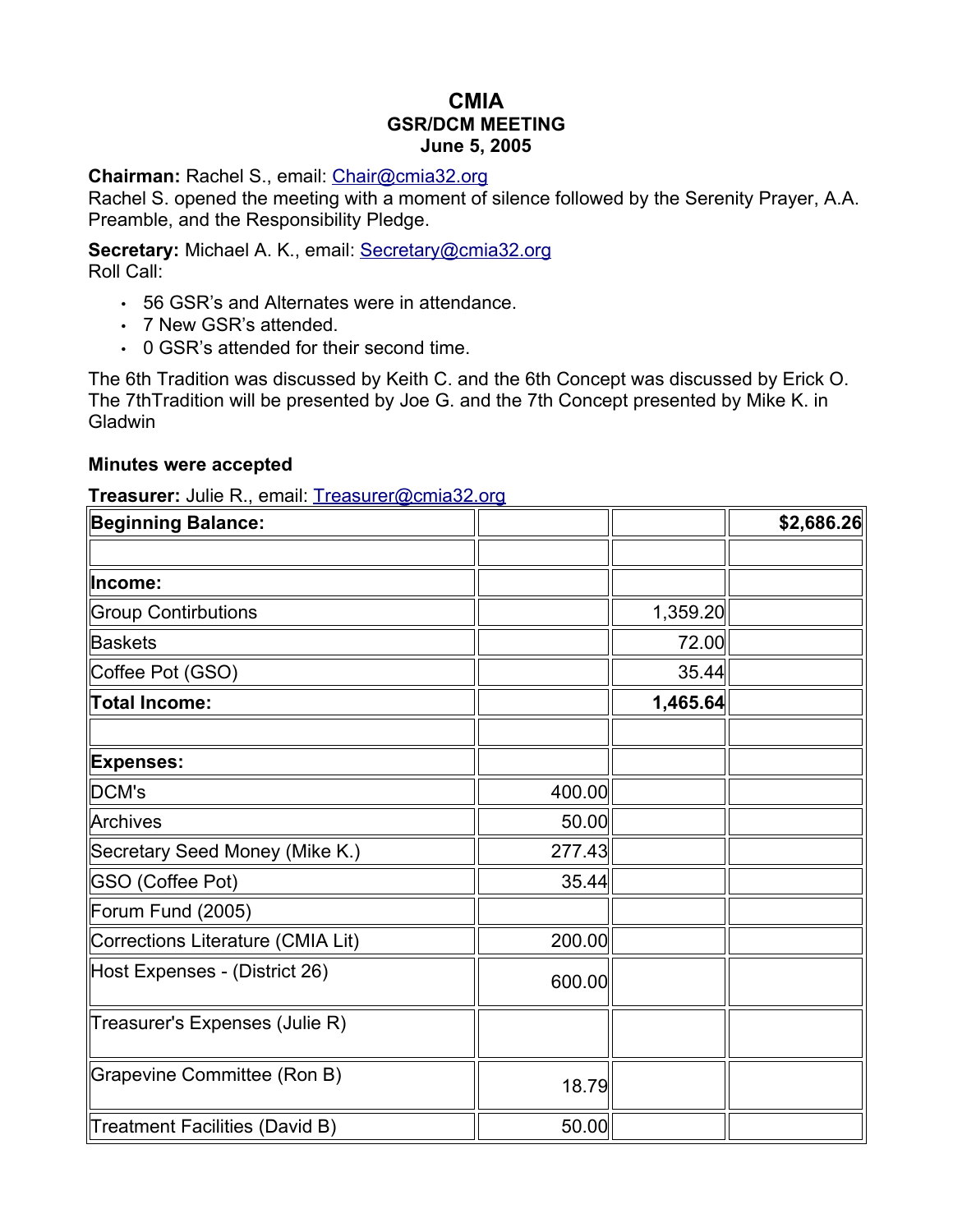| <b>GSR Orientation (Larry S)</b> | 32.25      |            |
|----------------------------------|------------|------------|
|                                  |            |            |
| Total Expenses:                  | (1,663.91) |            |
|                                  |            |            |
| <b>Ending Balance:</b>           |            | \$2,487.99 |

**Literature:** Lyle T., email: [Literature@cmia32.org](mailto:Literature@cmia32.org)

| <b>Beginning Balance</b>                   | \$556.08 | <b>Expenses</b>           |          |
|--------------------------------------------|----------|---------------------------|----------|
| Income:                                    |          | Purchases                 | 1,043.00 |
| <b>Sales</b>                               | 1,103.06 | Travel Expenses & Storage | 312.77   |
| Corrections, GSR Orient. &<br><b>Other</b> | 207.63   | Storage                   | 50.00    |
| Sales Tax                                  | 66.24    | <b>Total Expenses:</b>    | 1,405.77 |
| <b>Total Income:</b>                       | 1,376.93 |                           |          |
|                                            |          | <b>Ending Balance</b>     | \$527.24 |

**Finance Committee:** Stanley P., email: [Finance@cmia32.org](mailto:Finance@cmia32.org) Number of members present: 7

| Beginning Balance           | \$2,487.99 |
|-----------------------------|------------|
| Expenses                    | 888.86     |
| Expenses "pending approval" | 400.00     |
| <b>Ending Balance</b>       | \$1,198.13 |

**Registrar:** Steve H., email: [Registrar@cmia32.org](mailto:Registrar@cmia32.org) No report.

**Forum:** Bruce H., email: [Forum@cmia32.org](mailto:Forum@cmia32.org)

Sign up for the 2005 Forum in November continues. All officers and committee chairs who have not gone before or have gone but were not sponsored by Area, are eligible to attend sponsored by the forum committee. Please notify Bruce Hicks if you are an officer of committee chair that definitely plans to go and be sponsored by CMIA. After officers and committee chairs, those people who sign up the most times will be filling the remaining 20 slots to be sponsored. (Room and travel expenses)

**Website Committee:** Michael K., email: [Website@cmia32.org](mailto:Website@cmia32.org) No report.

**Treatment Facilities:** Keith M., email: [Treatment@cmia32.org](mailto:Treatment@cmia32.org) We opened with the serenity prayer. Cathy M. From Jackson was not present but gave Lori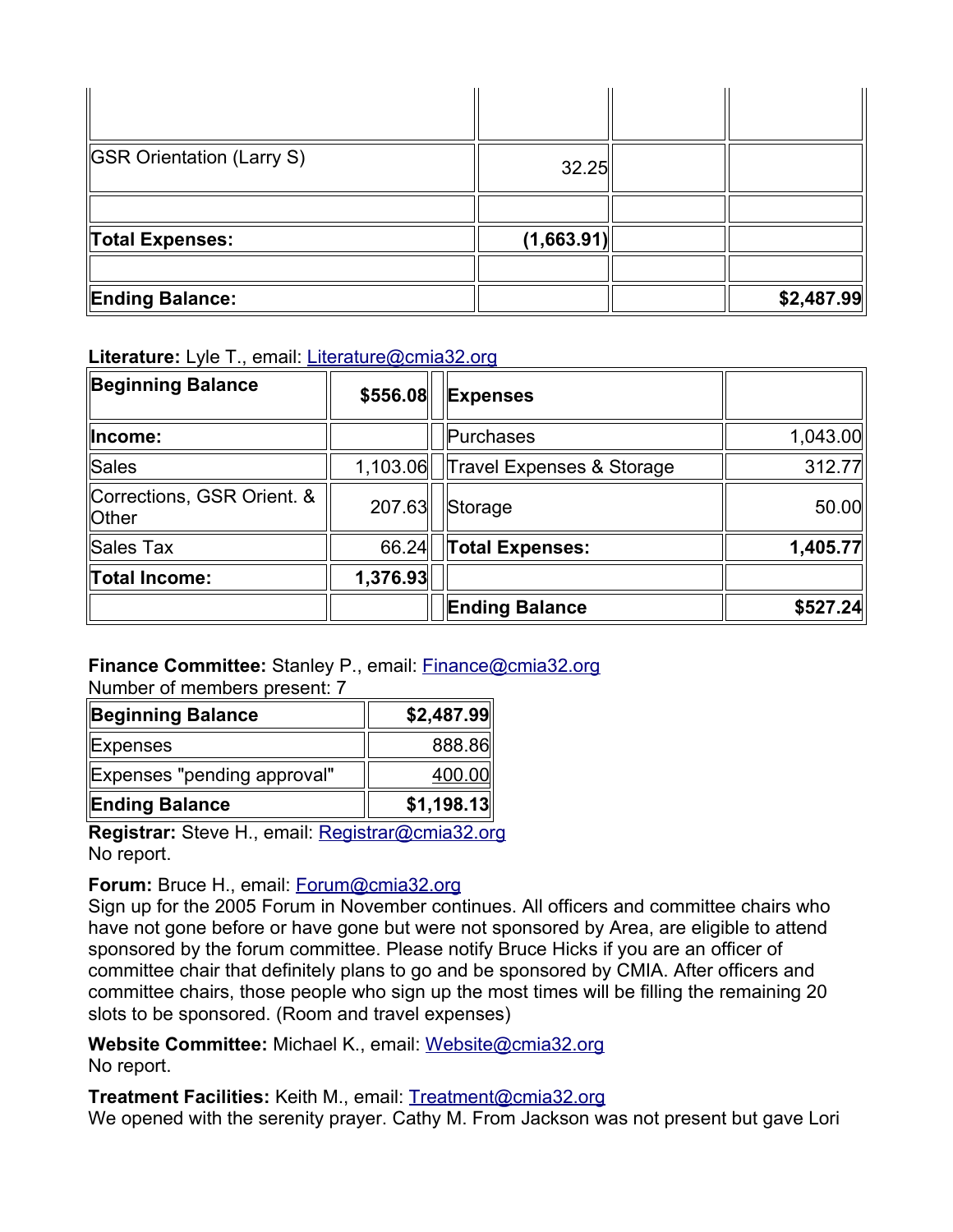M. from Jackson the new Treatment Facilities list which she made up for us. Dave B. said he still bridges the gap at Washington Way facility in Jackson at the Friday morning Big Book Study. We had one new today, Stephan K. from Ypisilanti. His home group is "Principles before Personalities", in Ann Arbor. We had three members present. We closed with the Lord's Prayer.

### **CPC Committee:** Chuck C., email: [CPC@cmia32.org](mailto:cpc@cmia32.org)

One in attendance. Made up some more CPC mini kits for those interested. Three people saw me sitting alone and stopped by to keep me company.

# **Public Information:** Stanley P., email: [PI@cmia32.org](mailto:pi@cmia32.org)

We had a discussion on getting information out to schools, hospitals, libraries, and etc. through pamphlets, books and GSO guidelines. Also PSA's to radio stations and T.V. and setting up display racks. P.I. Committee voted to come to CMIA early to set up a display rack by having anyone here that wishes to help put one together. The committee would like to invite P.I. chairs and committee members from districts to attend CMIA P.I. committee. The committee talked about closed captioned on PSA's and with the help from special needs committee the question was answered. We had a visitor from AAWS Board of directors (GSB P.I. committee) George M. setting in on the meeting (welcome). The committee is looking for an alternate chair.

# **Archives:** Jim D., email: [Archives@cmia32.org](mailto:Archives@cmia32.org)

CMIA started in 1951. We still need minutes from the 1960's and early 1970's to complete our collection. If you have any access to any of these please let us know. We are putting together a short history of CMIA to take to the International convention in Toronto. GSO Archives committee will have a place to display these. We are your archivists in person only. The stuff we bring each month belongs to the Archives Committee located in Lansing, MI. Thanks for your support.

#### **Corrections:** Art M., email: [Corrections@cmia32.org](mailto:Corrections@cmia32.org)

The CFC meeting opened with the Serenity Prayer followed by old and new business. Old business included discussion about how funds accumulated in the CFC account each month should be used so that funds are used in accordance with a  $\land$  emeeting of conscience $\land \in \Box$ by all in the committee. After discussion the matter was deferred for additional discussion at the July IntraArea meeting. In addition, a call was again made for a committee Secretary and was answered by DeAnna R.. The current two-year term of service ends December 2006. New business included discussion about CFC participation at the 53rd Annual MI AA Convention to be held August 26, 27 & 28 in Mt. Pleasant. DeAnna R again answered the convention service call for a panel member/speaker. A call was made for the committee members to be present at the CFC table where sale of materials for correction facility service will take place. Those willing to serve were asked to announce this to the Chair by June 31st for planning purposes. Rich who also distributed copies of the forms and contacts for this worthwhile CFC service then made a featured presentation about the "Pre-Release" Program.

**Special Needs:** Jim M., email: [Specialneeds@cmia32.org](mailto:Specialneeds@cmia32.org) No Report.

#### **Grapevine:** Ron B., email: [Grapevine@cmia32.org](mailto:Grapevine@cmia32.org)

Started the meeting with the serenity prayer. Discussed GVR duties and ways to increase subscriptions. Reported status of committee finances. We also raffled of a subscription. Ended the meeting with the Lord's Prayer.

**State Convention 2005 Committee:** Ron A. email: Mark C. - [Convention@cmia32.org](mailto:Convention@cmia32.org) or